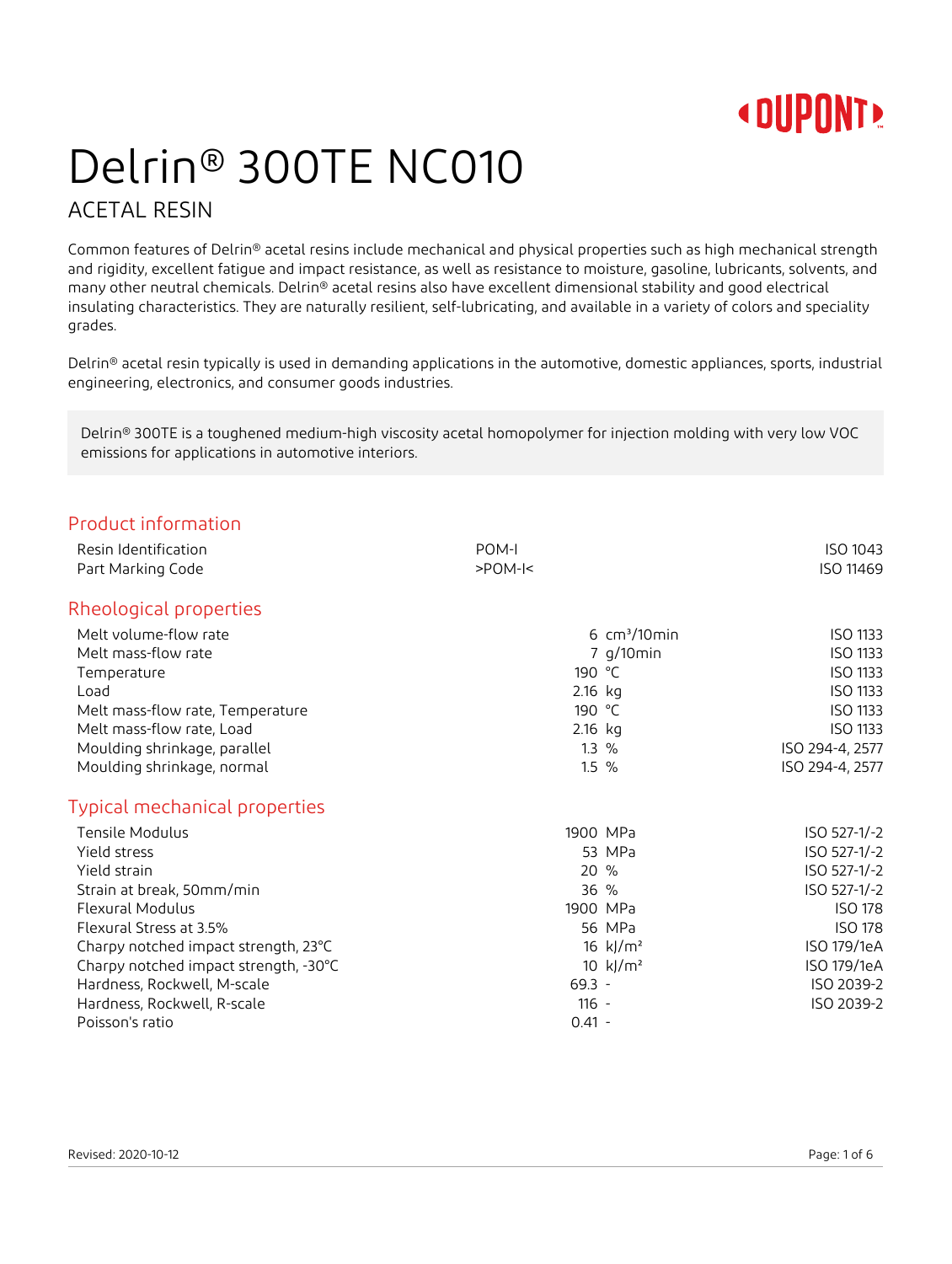

# Delrin® 300TE NC010

## ACETAL RESIN

| Tribological properties                           |                        |                      |
|---------------------------------------------------|------------------------|----------------------|
| Coefficient of sliding friction, 1h against steel | 0.7                    | <b>ASTM 1894</b>     |
| Thermal properties                                |                        |                      |
| Melting temperature, 10°C/min                     | 178 °C                 | ISO 11357-1/-3       |
| Temp. of deflection under load, 1.8 MPa           | 71 °C                  | ISO 75-1/-2          |
| Temp. of deflection under load, 0.45 MPa          | 132 °C                 | ISO 75-1/-2          |
| Vicat softening temperature, 50°C/h, 10N          | 172 °C                 | ISO 306              |
| Coeff. of linear therm. expansion, parallel       | 120 E-6/K              | ISO 11359-1/-2       |
| Coeff. of linear therm. expansion, normal         | 125 E-6/K              | ISO 11359-1/-2       |
| Thermal conductivity of melt                      | 0.21 W/(m K)           |                      |
| Spec. heat capacity of melt                       | 2880 J/(kg K)          |                      |
| Flammability                                      |                        |                      |
| <b>FMVSS Class</b>                                | $B -$                  | ISO 3795 (FMVSS 302) |
| Burning rate, Thickness 1 mm                      | 46 mm/min              | ISO 3795 (FMVSS 302) |
| Other properties                                  |                        |                      |
| Humidity absorption, 2mm                          | 0.2 %                  | Sim. to ISO 62       |
| Water absorption, 2mm                             | 0.9 %                  | Sim. to ISO 62       |
| Density                                           | 1380 kg/m <sup>3</sup> | <b>ISO 1183</b>      |
| Density of melt                                   | 1150 kg/m <sup>3</sup> |                      |
| <b>VDA Properties</b>                             |                        |                      |
| Emissions                                         | $<$ 2 mg/kg            | <b>VDA 275</b>       |
| Injection                                         |                        |                      |
| Drying Recommended                                | yes                    |                      |
| Drying Temperature                                | 80 °C                  |                      |
| Drying Time, Dehumidified Dryer                   | $4 - 8 h$              |                      |
| Processing Moisture Content                       | ≤0.05 $%$              |                      |
| Melt Temperature Optimum                          | 205 °C                 |                      |
| Min. melt temperature                             | 200 °C                 |                      |
| Max. melt temperature                             | 210 °C                 |                      |
| Max. screw tangential speed                       | $0.2 \, m/s$<br>50 °C  |                      |
| Mold Temperature Optimum                          | 40 °C                  |                      |
| Min. mould temperature<br>Max. mould temperature  | 60 °C                  |                      |
| Hold pressure range                               | 60 - 80 MPa            |                      |
| Hold pressure time                                | $7.5$ s/mm             |                      |
| Ejection temperature                              | 115 °C                 |                      |
| Annealing time, optional                          | 30 min/mm              |                      |
| Annealing temperature                             | 160 °C                 |                      |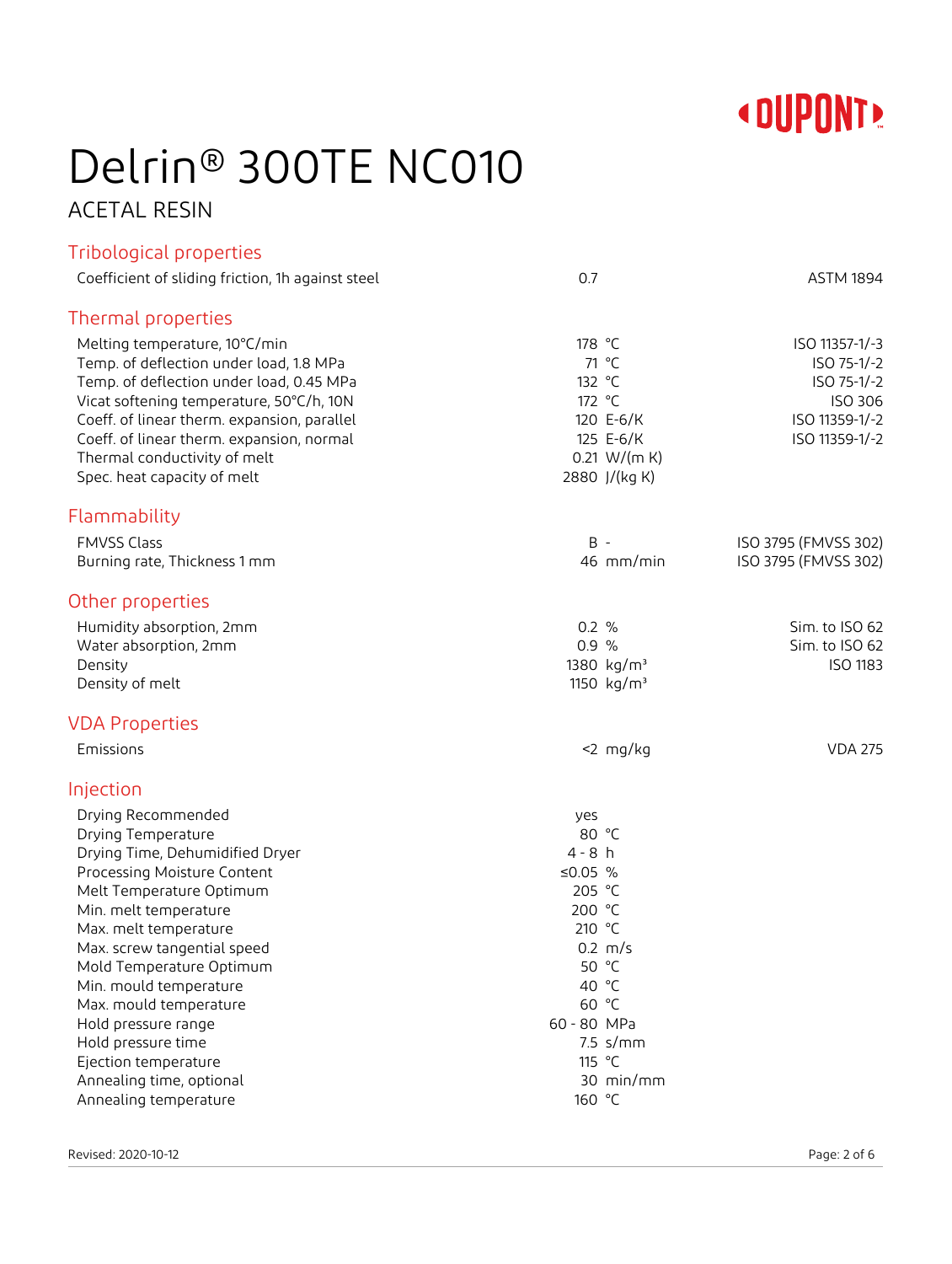## **« DUPONT!**

## Delrin® 300TE NC010

## ACETAL RESIN

### Extrusion

| Drying Temperature              | 75 - 85 °C   |
|---------------------------------|--------------|
| Drying Time, Dehumidified Dryer | 2 - 4 h      |
| Processing Moisture Content     | ≤0.05 %      |
| Melt Temperature Optimum        | 200 °C       |
| Melt Temperature Range          | 195 - 205 °C |

### Characteristics

Additives Release agent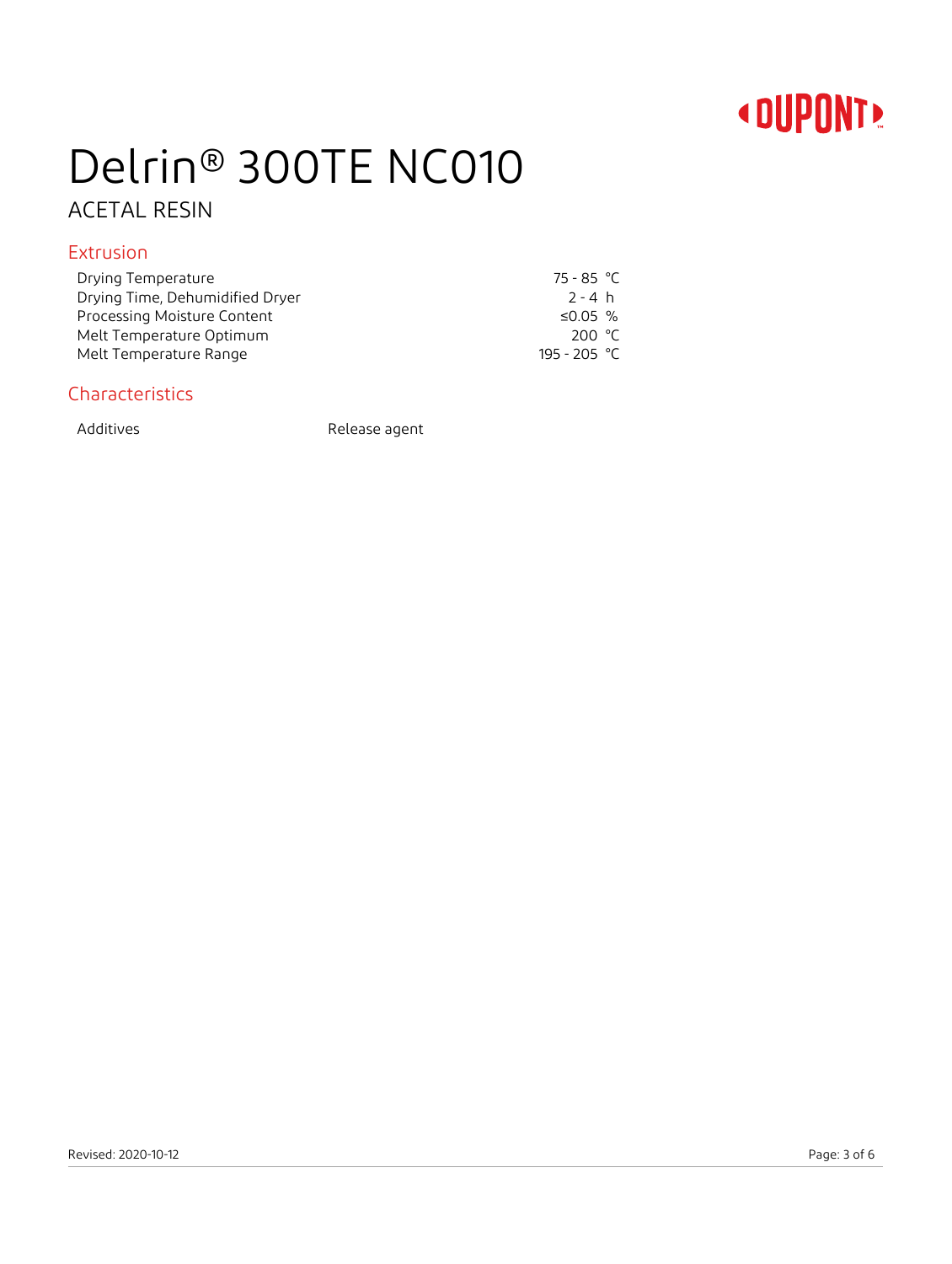

## Delrin® 300TE NC010 ACETAL RESIN

Stress-strain

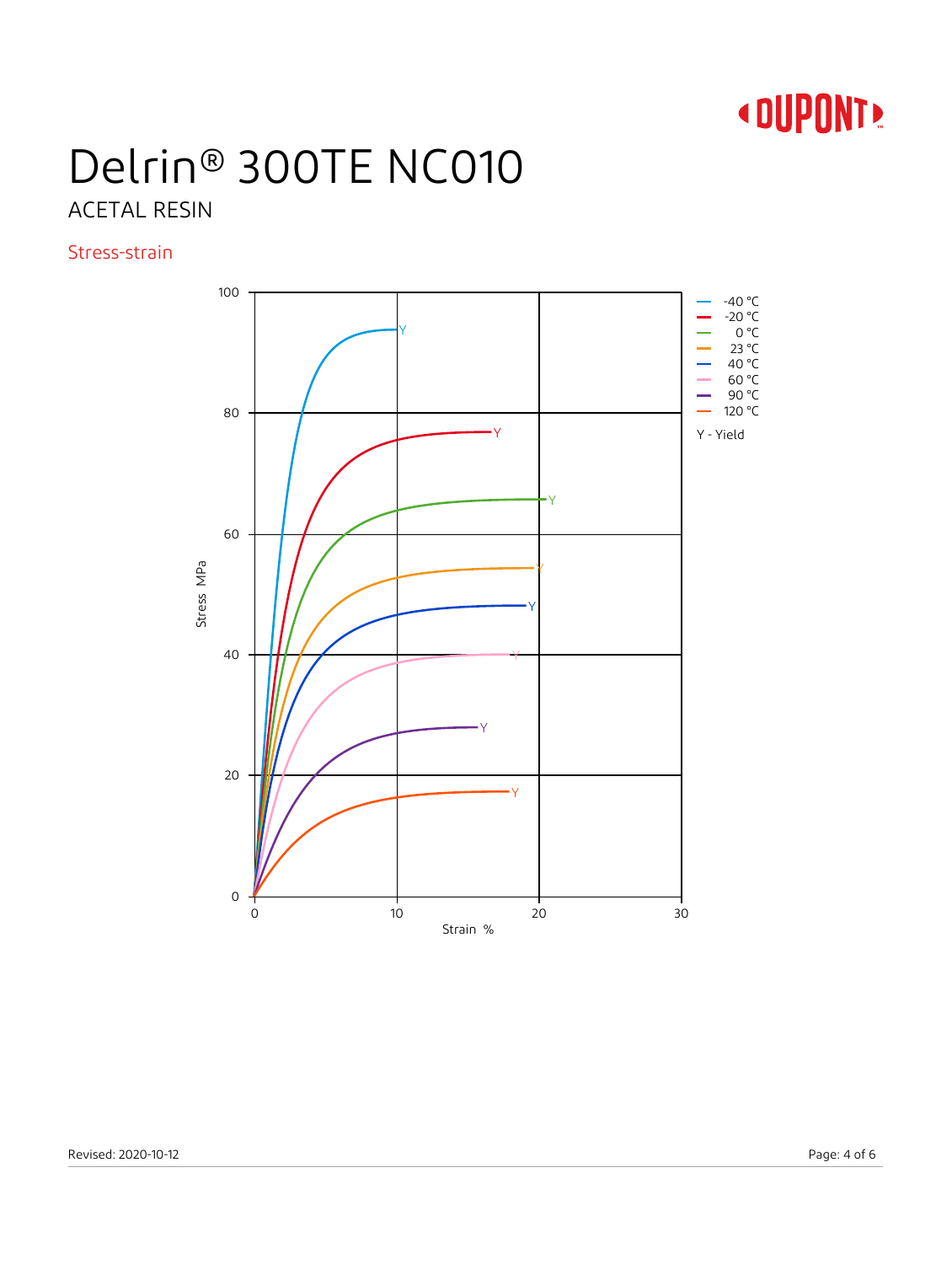

# Delrin® 300TE NC010

## ACETAL RESIN

### Secant modulus-strain